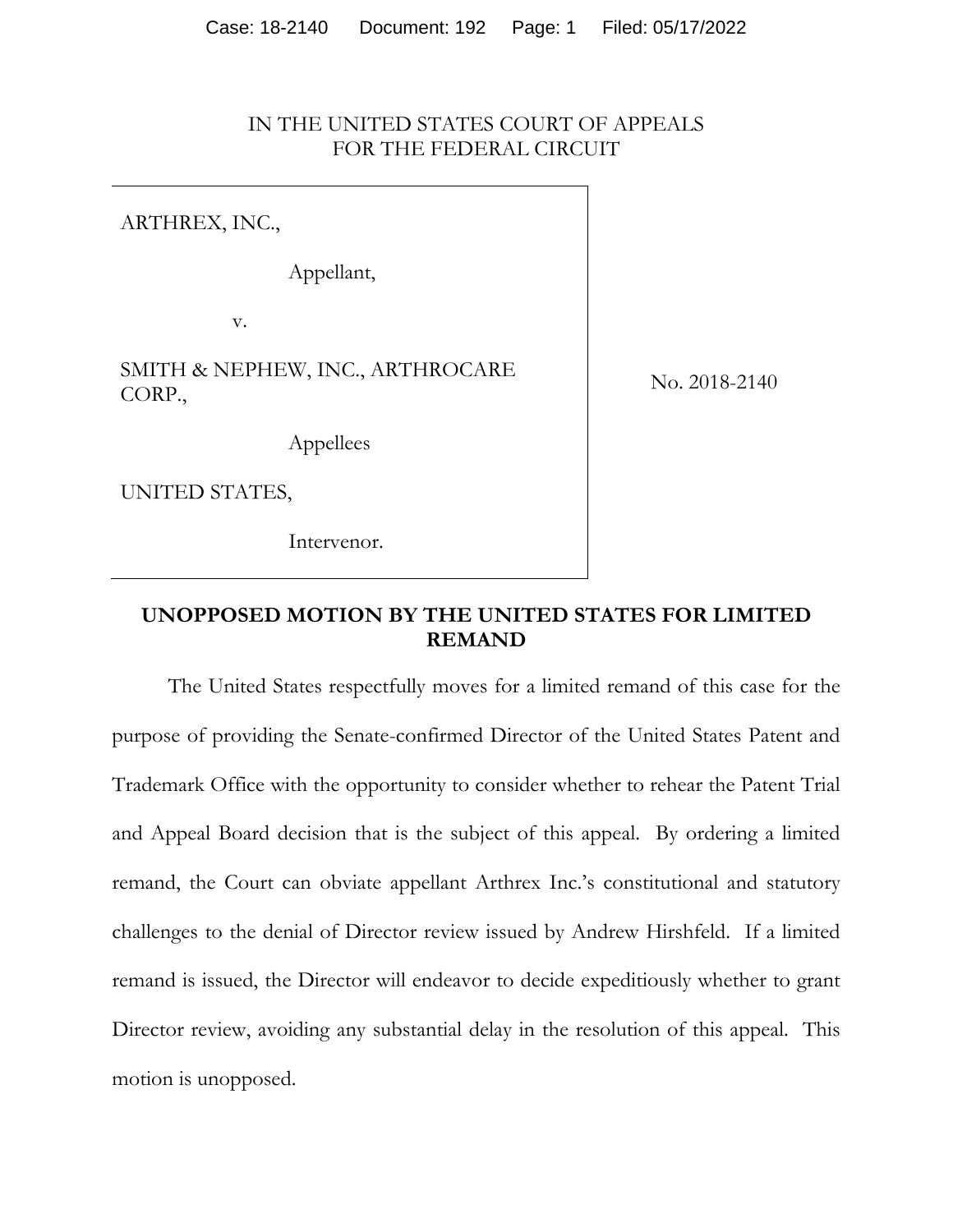1. This case arises from a challenge to a final written decision of the Board in an inter partes review proceeding. In October 2019, this Court heard argument in this case and issued a decision. This Court's decision was then reviewed by the Supreme Court, which vacated this Court's decision and remanded. *See generally United States v. Arthrex, Inc.*, 141 S. Ct. 1970 (2021). Pursuant to the Supreme Court's decision, on July 28, 2021, this Court issued an order remanding the case to the USPTO for the limited purpose of allowing appellant the opportunity to request Director review of the Board's final written decision. Doc. No. 144. The Court otherwise retained jurisdiction over the appeal and entered a stay. *Id.* The Court further specified that in the event of the denial of Director review, appellant should notify the Court of that fact within 14 days so that the appeal could be reactivated. *Id.* And the Court directed that if rehearing were granted, the government should notify the Court of the decision and potentially move for the case to be remanded in full. *Id.*

 2. On limited remand, appellant filed a request for Director review. At the time, USPTO was without a Senate-confirmed Director. The rehearing request was referred to Commissioner for Patents Andrew Hirshfeld, who was exercising the delegable duties and functions of the Director. Commissioner Hirshfeld issued a summary order denying Director review.

3. Appellant notified the Court of the denial of its request for Director review and the appeal was reactivated. Appellant also filed an amended notice of appeal in order to challenge the denial of Director review. In supplemental briefing, appellant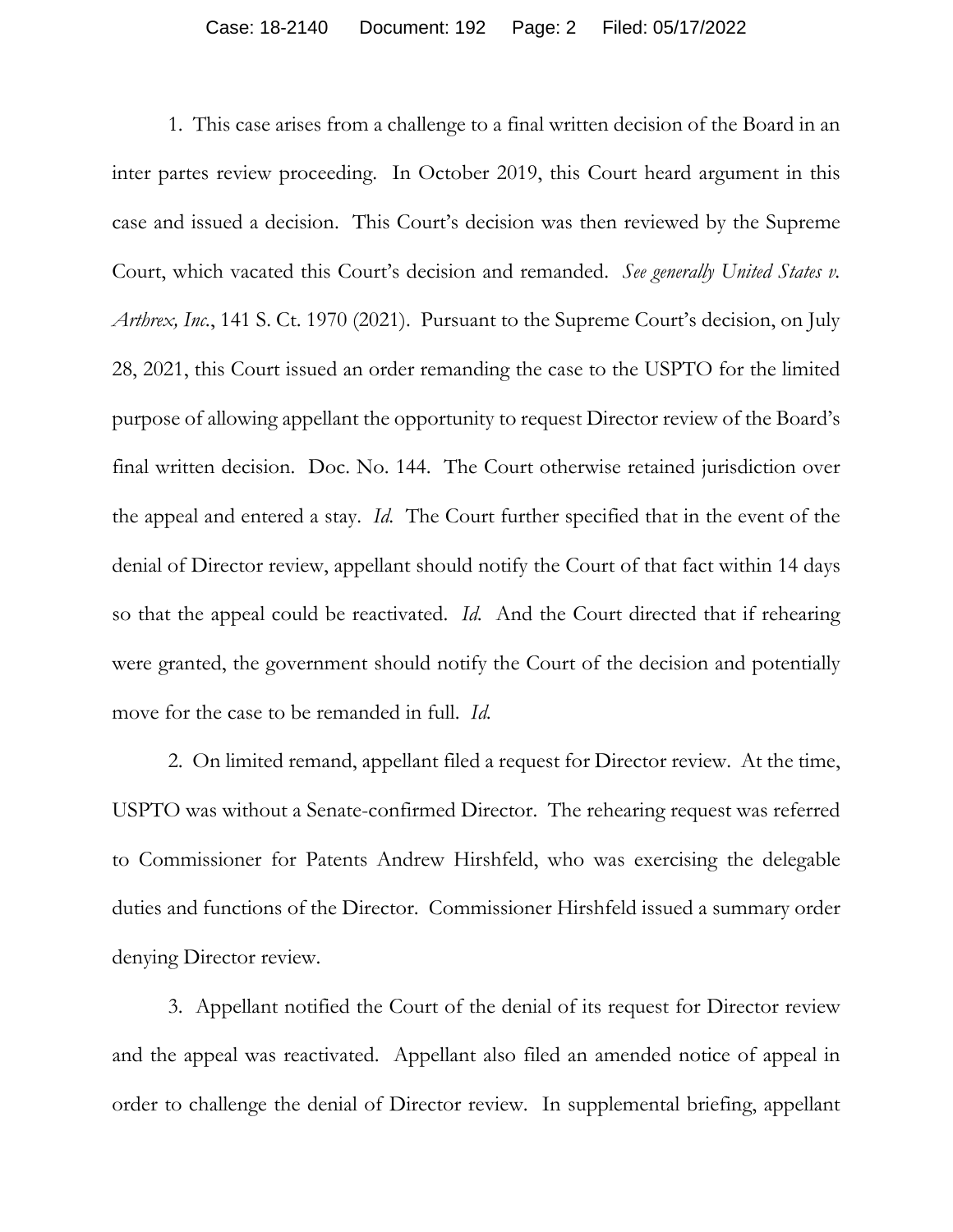argued that only a Senate-confirmed Director could consider its request for Director review and that Commissioner Hirshfeld's order denying review violated the Constitution, the Federal Vacancies Reform Act, and separation-of-powers principles.

4. This Court heard oral argument on March 30, 2022. The argument addressed both appellant's challenge to the denial of Director review and also appellant's challenge to the underlying Board decision.

5. Subsequent to oral argument, Katherine Vidal was confirmed by the Senate to be the Director of the USPTO, and Director Vidal was sworn in on April 13, 2022. As a result, the USPTO is now in a position to provide the Director review to which appellant claims entitlement.

6. The United States stands by the arguments it has made in this case and continues to believe that appellant's challenges to Commissioner Hirshfeld's order lack merit. Nonetheless, as a matter of discretion, and to spare the Court the need to resolve appellant's claims, we ask the Court to issue a limited remand order akin to the one issued once before in this case. Specifically, we ask the Court to remand the case for the limited purposes of allowing Director Vidal to determine whether she wishes to rehear the Board's decision, while otherwise retaining jurisdiction.

7. If this Court orders a limited remand, Director Vidal will make a determination whether to grant Director review based on the request for Director rehearing that was previously submitted, *see* Appellant's Suppl. Br., Ex. B, so further briefing before the agency will be unnecessary. Director Vidal will endeavor to make a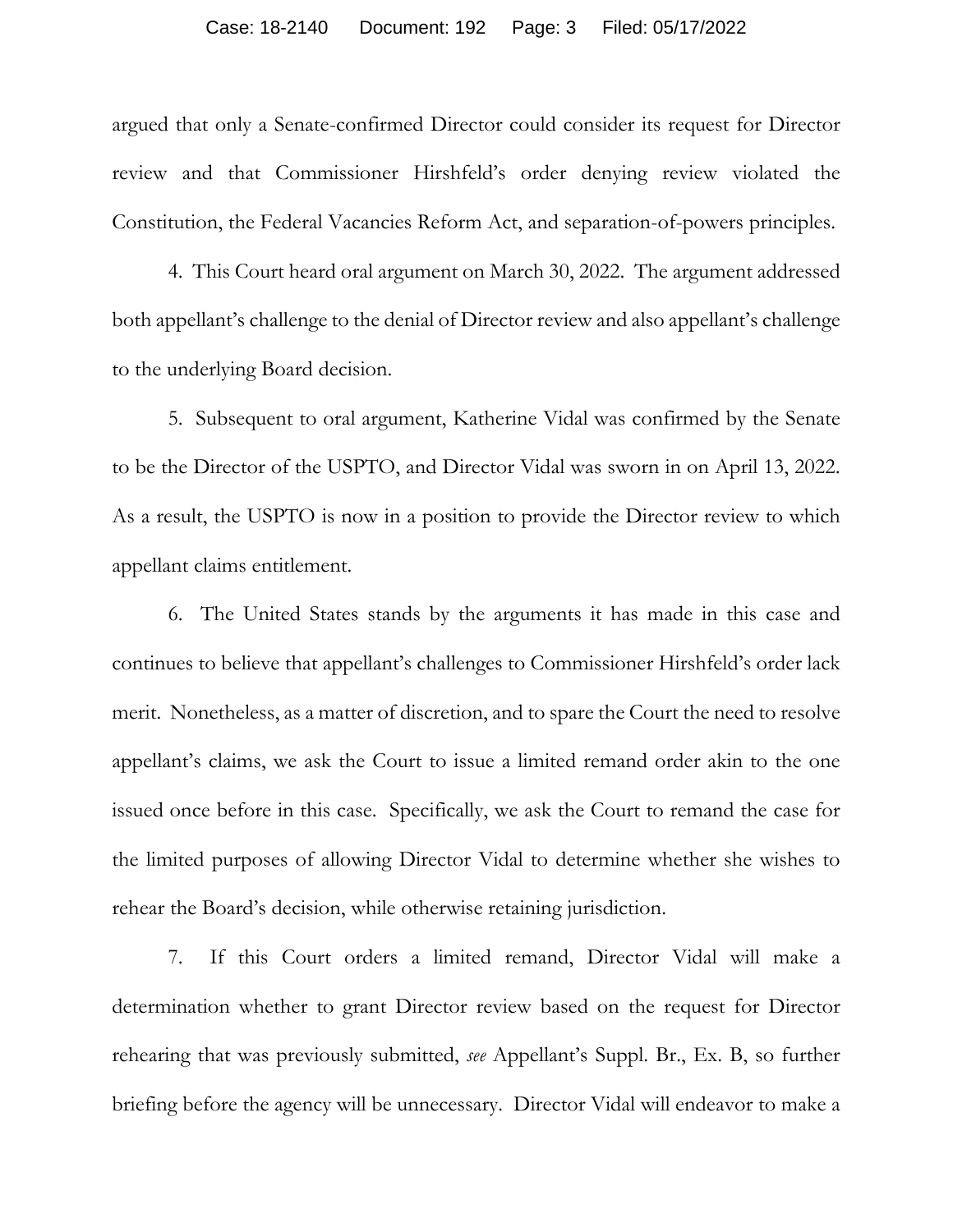#### Case: 18-2140 Document: 192 Page: 4 Filed: 05/17/2022

determination expeditiously as to whether Director review will be granted. In the event that Director review is denied, we will promptly notify the Court so that this appeal can be reactivated. If Director review is granted, we will file a motion seeking a full remand of this appeal.

8. We recognize that substantially more than a month has passed since this case was argued and that the Court likely has already devoted substantial time to its consideration of the case. Unfortunately, Director Vidal's onboarding process has been time consuming, and the government therefore was not in a position to file this motion sooner. Nonetheless, even at this juncture, a remand will serve the interests of judicial economy by sparing the Court the need to resolve appellant's claims and by avoiding the possibility of continued rounds of litigation over the cross-cutting constitutional and statutory issues raised in appellant's supplemental brief.

9. As the Court is likely aware, several dozen other cases involving challenges to denials of Director review issued by Mr. Hirshfeld are presently pending before this Court. Because this case is in the most advanced procedural position, we are seeking a remand in this case first, but the government intends to seek voluntary remands in all cases involving such challenges.

 10. Counsel for both the appellant and the appellees have authorized us to state that this motion is unopposed.

### **CONCLUSION**

For the foregoing reasons, the Court should order a limited remand.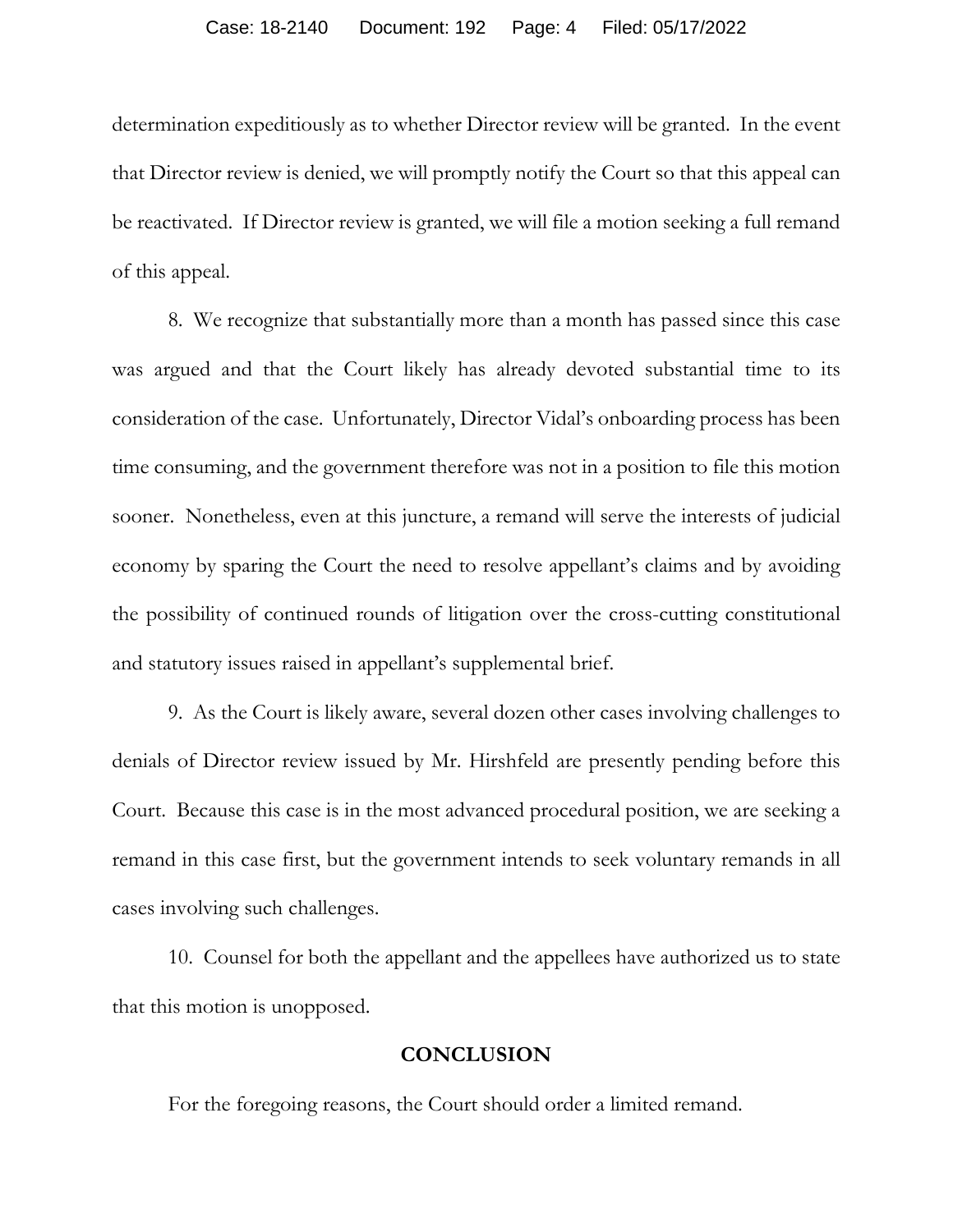Respectfully submitted,

SCOTT R. MCINTOSH */s/ Joshua Salzman*  JOSHUA M. SALZMAN 202-532-4747 *Attorneys, Appellate Staff Civil Division U.S. Department of Justice 950 Pennsylvania Ave., NW Washington, DC 20530*

MAY 2022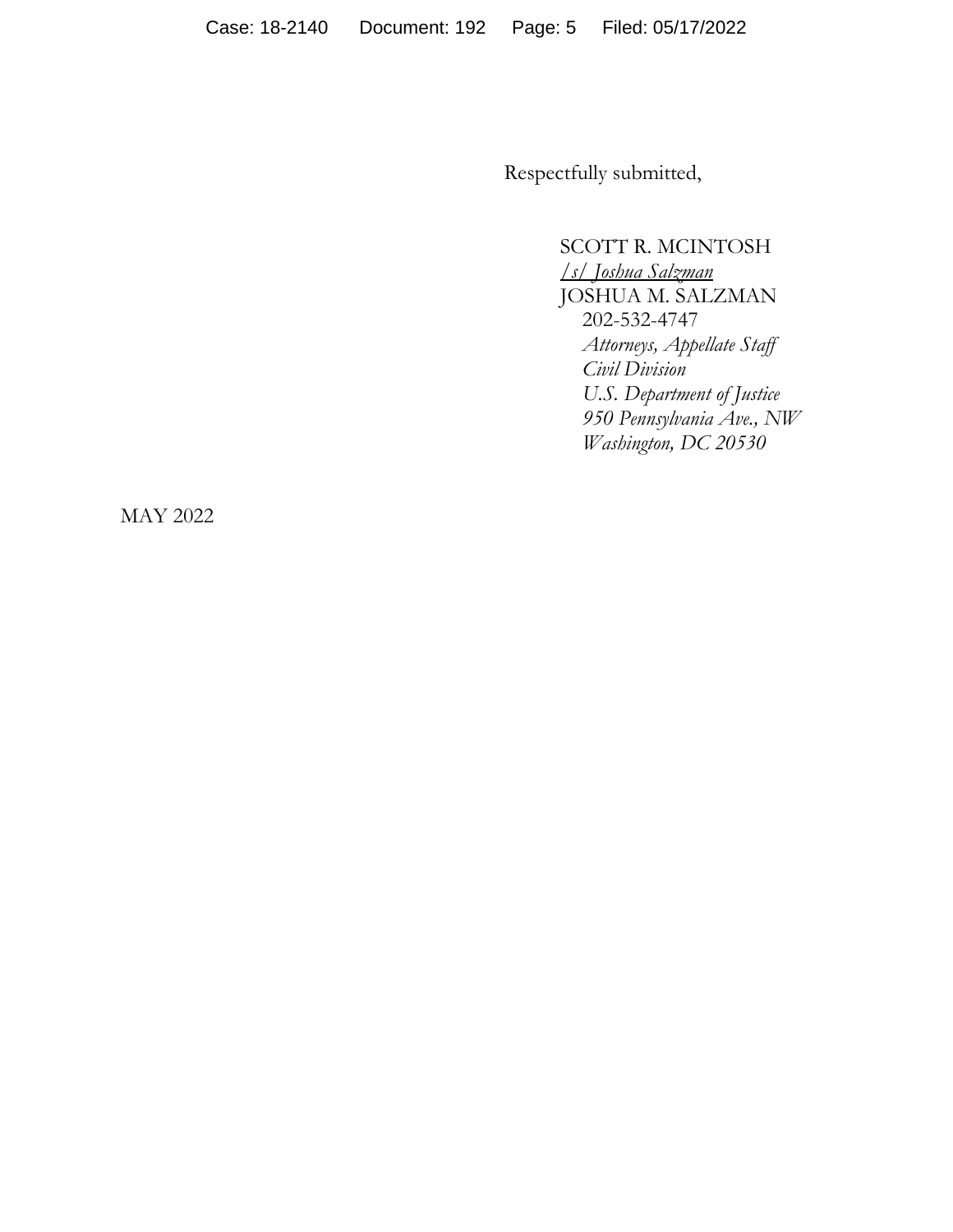# **CERTIFICATE OF COMPLIANCE**

 I hereby certify that this motion complies with the applicable type-volume requirements because it was prepared in Garamond, a proportionally-spaced font, and contains 881 words according to the count of Microsoft Word.

> **/s/ Joshua M. Salzman**  Joshua M. Salzman